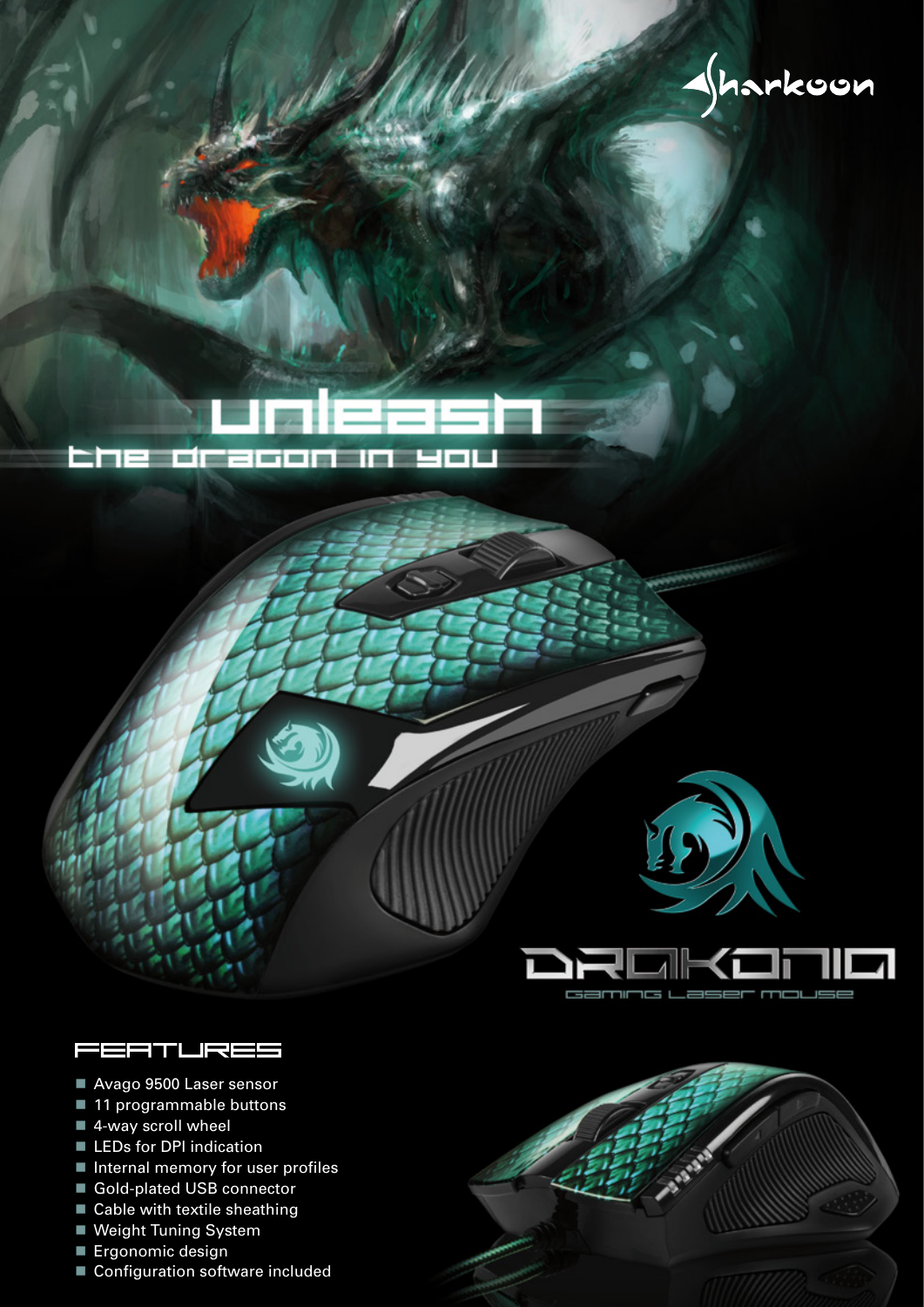## Thumb buttons (freely programmable)

DPI selector (freely programmable)

4-way scroll wheel (freely programmable)

Game button (freely programmable)

Cable with textile sheathing

லி -

CE FC

DPI LEDs

Rubberized sides for maximum grip

Avago ADNS-9500 5000 DPI laser sensor

Weight Tuning System 6x 5 g